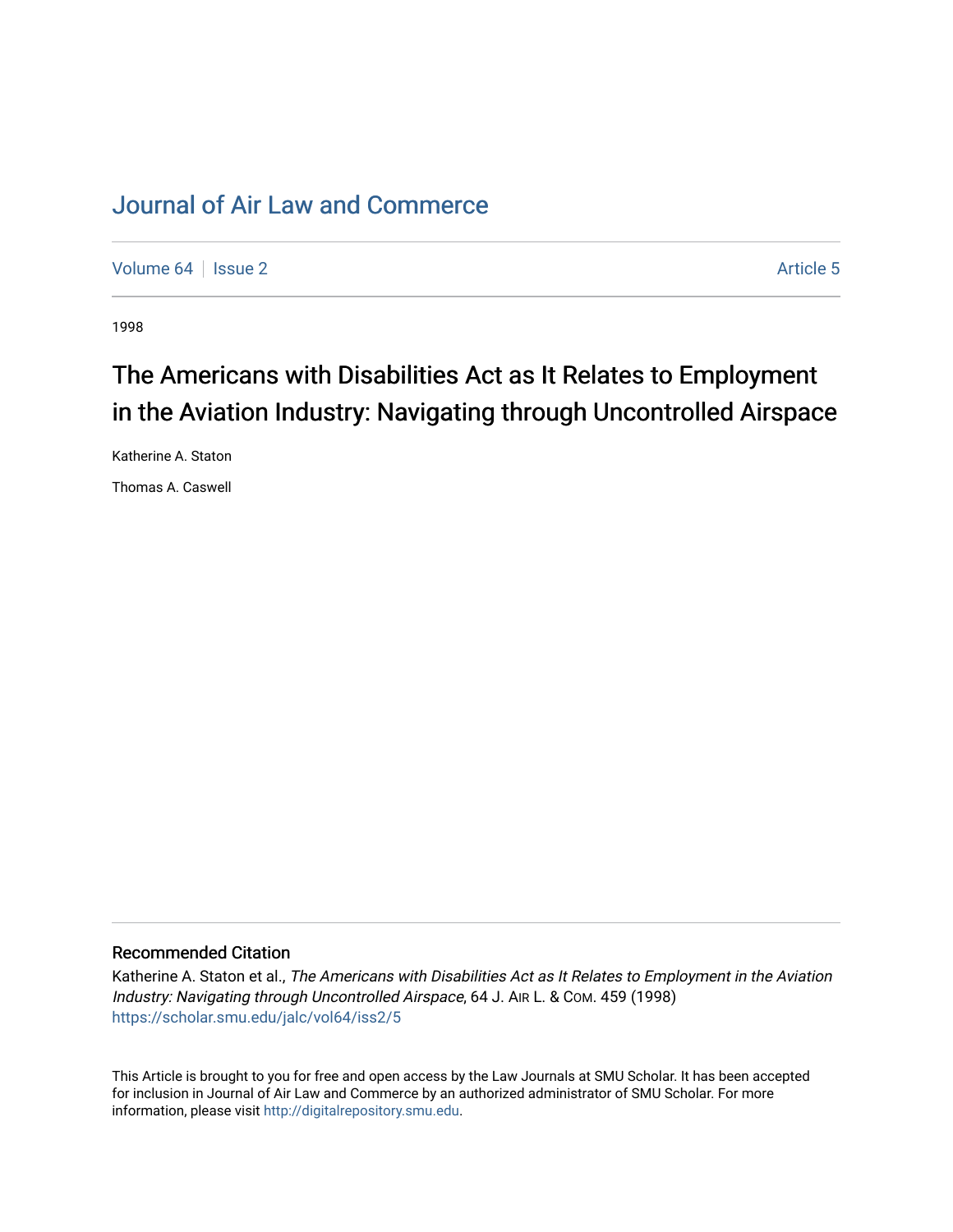## **THE AMERICANS WITH DISABILITIES ACT AS IT RELATES TO EMPLOYMENT IN THE AVIATION INDUSTRY: NAVIGATING THROUGH UNCONTROLLED AIRSPACE**

KATHERINE A. STATON\* THOMAS A. CASWELL\*\*

### TABLE OF CONTENTS

|                      | I. THE ADA AS IT RELATES TO THE AVIATION                    |     |  |
|----------------------|-------------------------------------------------------------|-----|--|
|                      |                                                             | 460 |  |
| Н.                   | <b>GENERAL MECHANICS OF THE ADA </b>                        | 461 |  |
|                      | EMPLOYEE'S BURDEN OF PROOF<br>$A_{-}$                       | 462 |  |
|                      | <b>EMPLOYER/DEFENDANT AIRLINE OR CARRIER'S</b><br>$\bf{B}$  |     |  |
|                      | BURDEN OF PROOF                                             | 462 |  |
|                      | C. KEY WORDS AS TO THE MECHANICAL OPERATION                 |     |  |
|                      |                                                             | 463 |  |
|                      | What is a "Disability" as it Relates to Vision<br>1.        |     |  |
|                      | Cases in ADA Aviation Claims?                               | 463 |  |
|                      | What is an "Essential Function" as it Relates to<br>$2_{-}$ |     |  |
|                      | a Qualified Individual with a Disability                    | 466 |  |
|                      | What are "Reasonable Accommodations" Under<br>3.            |     |  |
|                      |                                                             | 468 |  |
| HL.                  | HIRING PRACTICES IN THE AVIATION                            |     |  |
|                      | INDUSTRY AS THEY RELATE TO THE ADA                          | 470 |  |
|                      | IV. WEIGHT-BASED ADA CLAIMS AND FLIGHT                      |     |  |
|                      |                                                             | 471 |  |
| $\mathbf{V}_{\cdot}$ | PSYCHOLOGICAL DISABILITIES IN THE                           |     |  |
|                      | AVIATION INDUSTRY UNDER THE ADA                             | 474 |  |
| VI.                  |                                                             | 474 |  |

\* Katherine A. Staton practices with the law firm of Jackson Walker L.L.P., in Dallas, Texas. Ms. Staton's practice concentrates on aviation litigation and has included involvement in many of the major air disasters not only in the United States, but also in South and Central America.

\*\* Thomas A. Caswell practices with the law firm of Jackson Walker L.L.P., in Dallas, Texas. Mr. Caswell's practice concentrates on commercial litigation and intellectual property.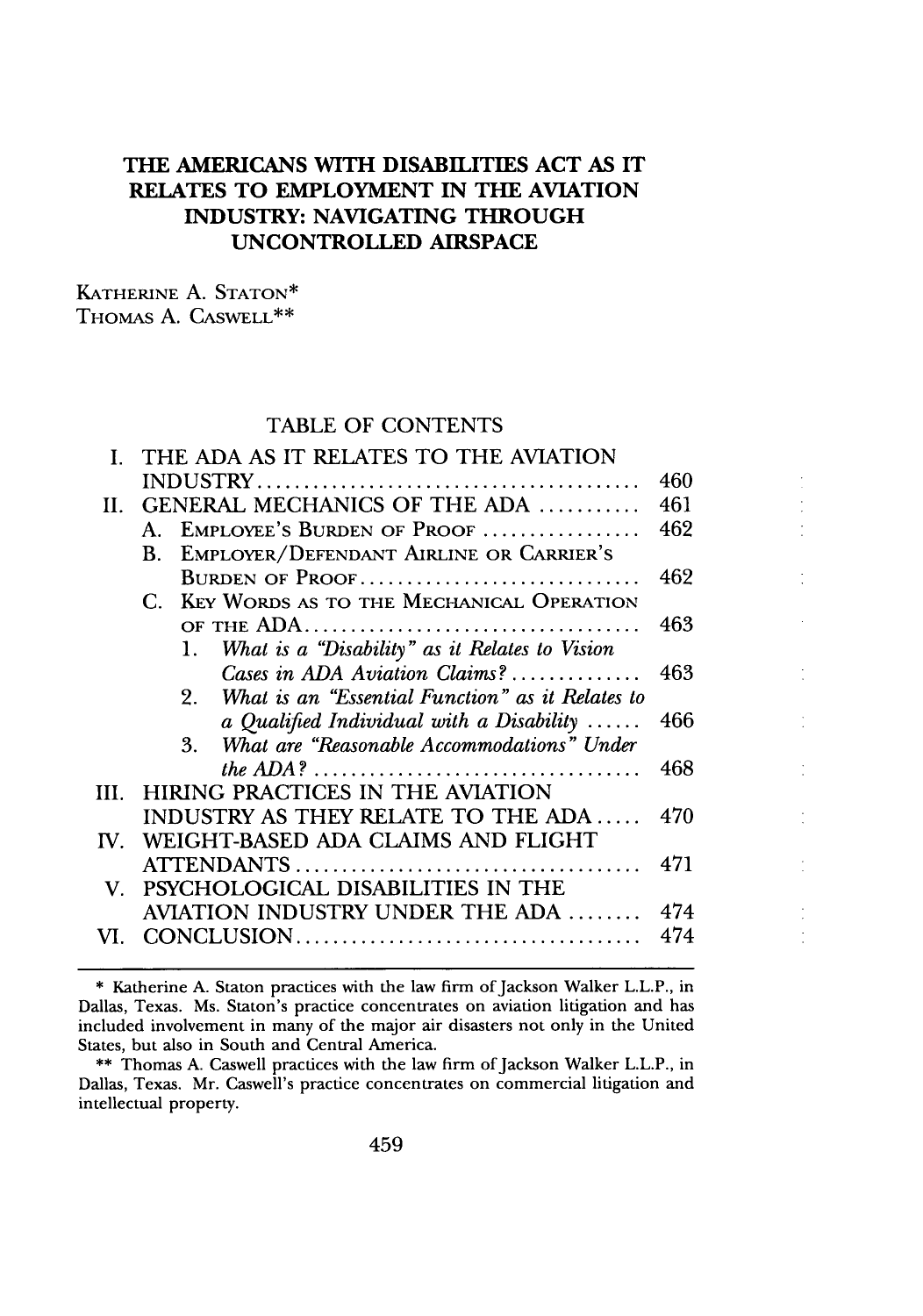THE AMERICANS With Disabilities Act<sup>1</sup> (ADA) was signed into law by President Bush on July 26, 1990, and constituted a sweeping change in the protection of rights of individuals with disabilities from discrimination in the employment and labor arenas. The need for the ADA is best explained in light of the Rehabilitation Act of 1973,<sup>2</sup> which mandated equal access to employment opportunities for disabled individuals only when federally funded programs were involved.<sup>3</sup> Because the Rehabilitation Act in effect excluded all individuals in the private employment and labor spectrums (i.e., non-federally funded programs), the ADA was passed to protect private sector individuals against disability discrimination,<sup>4</sup> whether the disability is a physical or mental impairment that substantially limits a person's major life activities, or a "perceived" impairment.<sup>5</sup> Thus, an employer, employment agency, labor organization, or joint labor-management committee is precluded from discriminating against a qualified individual with a disability in the hiring process or during an employee's tenure with that organization.'

## I. THE ADA AS IT RELATES TO THE AVIATION INDUSTRY

The ADA, as it applies to the aviation industry, is still in its infant stages. While the ADA is limited in its application to the aviation industry,<sup>7</sup> employees and prospective employees have utilized the ADA to pursue hiring discrimination claims and

<sup>42</sup> U.S.C. §§ 12101-12213 (1994).

<sup>2</sup> 29 U.S.C. §§ 701-797b (1988 & Supp. 1993).

*<sup>3</sup> Id.* § 794.

*<sup>4</sup> See* Little v. Lycoming County, 912 F. Supp. 809, 818 (M.D. Pa. 1996), *affd,* 101 F.3d 691 (1996).

*<sup>5</sup> See* 42 U.S.C. § 12102(2).

**<sup>6</sup>** *See id.* §§ 12111, 12112.

**<sup>7</sup>**The application of the ADA to the aviation industry is generally limited to Title I of the Act, codified in Subchapter I of 42 U.S.C. § 12101. Title II of the ADA-Public Services, codified in Subchapter II of 42 U.S.C. § 12101, protects only against exclusion from participation in or denial of benefits of the services, programs, or activities of a public entity, and against discrimination from a public entity. *See* 42 U.S.C. § 12132. Congress specifically excluded the airline industry from application of Title III of the ADA-Public Accommodations and Services Operated By Private Entities, codified in Subchapter III of 42 U.S.C. § 12101. H.R. REP. No. 101485, pt. 1, at 36 (1990), *reprinted in* 1990 U.S.C.C.A.N. 267, 280. However, the ADA may apply to shuttle services operated by commercial airlines. *See id.*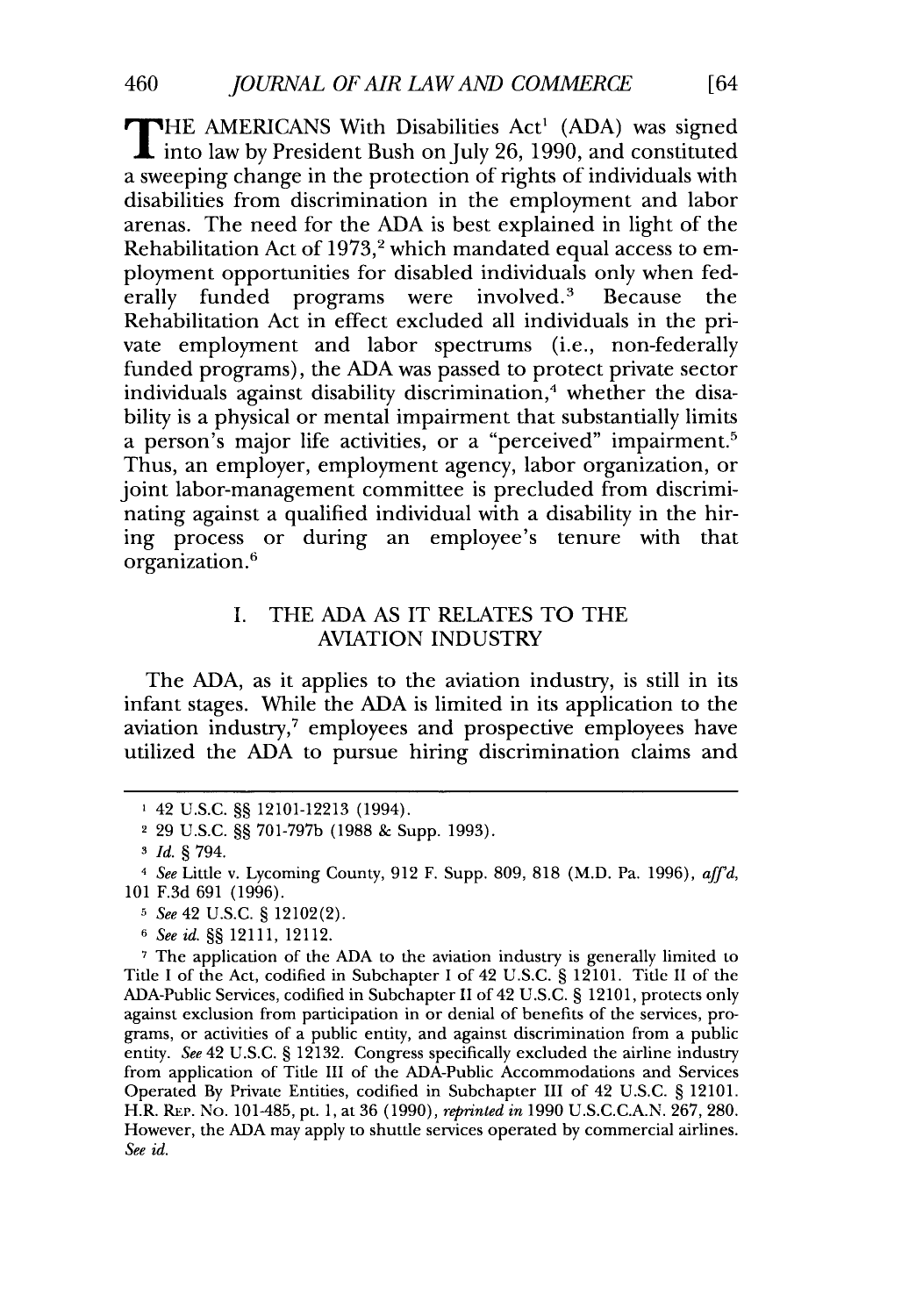general disability discrimination claims.8 ADA claims in the aviation industry are still a new phenomenon being explored and discovered through case law and the judiciary. This Article highlights some of the areas in which the ADA has been applied to the airline industry. This Article is not a comprehensive overview of all situations in which the ADA might be applied to the aviation industry, but rather highlights court decisions on ADA claims that involve and directly affect the aviation industry.

#### II. GENERAL MECHANICS OF THE ADA

The general outline of the ADA under Title 1 is as follows:

## **II. General Mechanics of the ADA**

The general outline of the **ADA** under Title **1** is as follows:

| <b>ADA</b> Section | <b>Section Description</b>                                                                                                                                 |  |
|--------------------|------------------------------------------------------------------------------------------------------------------------------------------------------------|--|
| § 12101            | General purpose of the ADA.                                                                                                                                |  |
| § 12102            | Definitions of the ADA, wherein "Disability" is defined in<br>$$12102(2)$ .                                                                                |  |
| § 12111            | ADA definition of "qualified individual with a disability,"<br>"reasonable accommodation," and "undue hardship" as to a<br>reasonable accommodation.       |  |
| § 12112            | General "discrimination" definition provided along with a<br>construction section. Medical examinations and inquiries<br>are also covered in this section. |  |
| § 12113            | Defenses of ADA are outlined.                                                                                                                              |  |
| § 12114            | ADA and illegal use of drugs and alcohol are outlined.                                                                                                     |  |
| \$12117            | Enforcement, remedies and procedures are outlined.                                                                                                         |  |

In order for an employee or a prospective employee to find protection under the ADA, that individual must be "a qualified individual with a disability."9 The following sections outline the burdens of proof of the aggrieved employee as well as the defendant employer in an ADA claim.

**<sup>8</sup>** There has even been an article written as to how the ADA impacts flight attendants and the shoes they wear. *See* Marc Linder, *Smart Women, Stupid Shoes, and Cynical Employers: The Unlawfulness and Adverse Health Consequences of Sexually Discriminatory Workplace Footwear Requirements for Female Employees,* 22 **J.** CoRP. L. 295 (1997).

**<sup>9</sup>** 42 U.S.C. § 12112(a) (1994); *see also* Benson v. Northwest Airlines, Inc., 62 F.3d 1108, 1111-12 (8th Cir. 1995).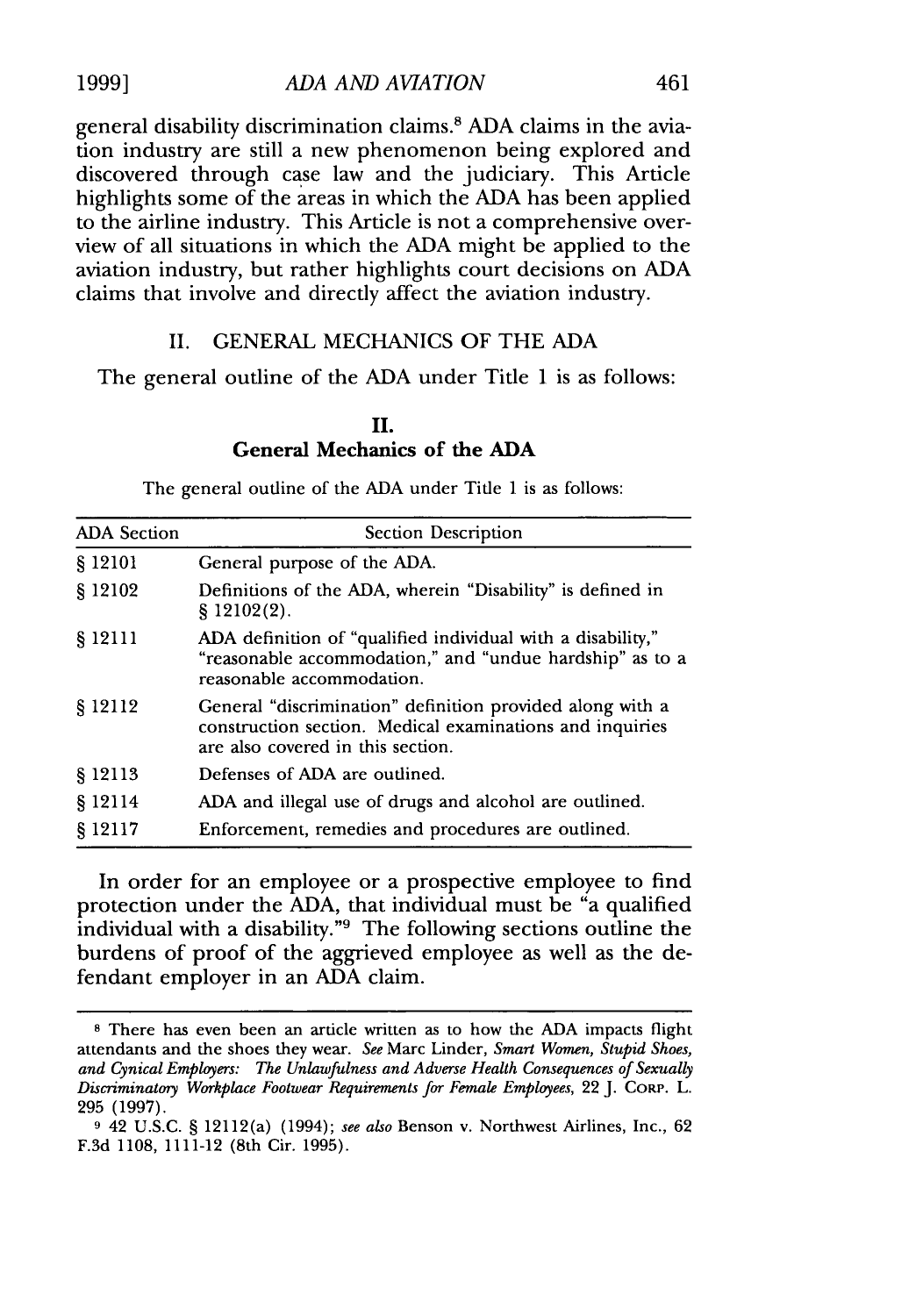#### A. EMPLOYEE'S BURDEN OF PROOF

The aggrieved employee must establish the following:

1. That he or she is qualified to perform the essential functions of the job, with or without reasonable accommodation (which he/she must describe). $^{10}$ 

2. That the employee suffers from a "disability" under the ADA, specifically:

- a. "[A] physical or mental impairment that substantially limits one or more of the *major* life *activities* of such individual;
- b. A record of such an impairment; or
- c. Being *regarded* as having such an impairment.""

3. That he or she has suffered adverse employment action because of his or her disability.12

4. That the employer failed to provide a "reasonable accommodation" to the aggrieved employee.<sup>15</sup>

5. "If the employer shows that the employee cannot perform the essential functions of the job even with reasonable accommodation the employee must rebut that showing with evidence of individual capabilities."<sup>14</sup>

#### B. EMPLOYER/DEFENDANT AIRLINE OR CARRIER'S BURDEN OF PROOF

If the employer disputes that the employee can perform the essential functions" of the job, the employer must put on some evidence of those *essential job functions,* providing the court with information that determines what those essential functions ultimately are, even though the employee retains the burden of

*<sup>10</sup> See* 42 U.S.C. § 12111(8); *see also* 29 C.F.R. § 1630.2(o) (1997). Consideration is given to the employer's judgment as to "what functions of ajob are essential." 42 U.S.C. § 12111(8). Determining if an individual is qualified involves a two prong test: (1) Whether the individual meets the necessary prerequisites for the job, such as education, experience, training and the like; and (2) whether the individual can perform the essential job functions, with or without reasonable accommodations. *See* 29 C.F.R. § 1630.2(m) (1997); *see also* Betty Southard Murphy, *The Americans With Disabilities Act: How It Affects the Airline and Railroad Industries,* C823 ALI-ABA 523, 526 (1993).

**<sup>11</sup>** 42 U.S.C. § 12102(2) (emphasis added).

<sup>12</sup>*See* 42 U.S.C. § 12112; *see also* Sutton v. United Air Lines, Inc., 130 F.3d 893, 897 (10th Cir. 1997), *cert. granted,* No. 97-1943, 1999 WL 5326 (U.S. 1999).

**<sup>13</sup>** 42 U.S.C. § 12111(9); *see Benson,* 62 F.3d at 1112.

<sup>14</sup> *Benson,* 62 F.3d at 1112.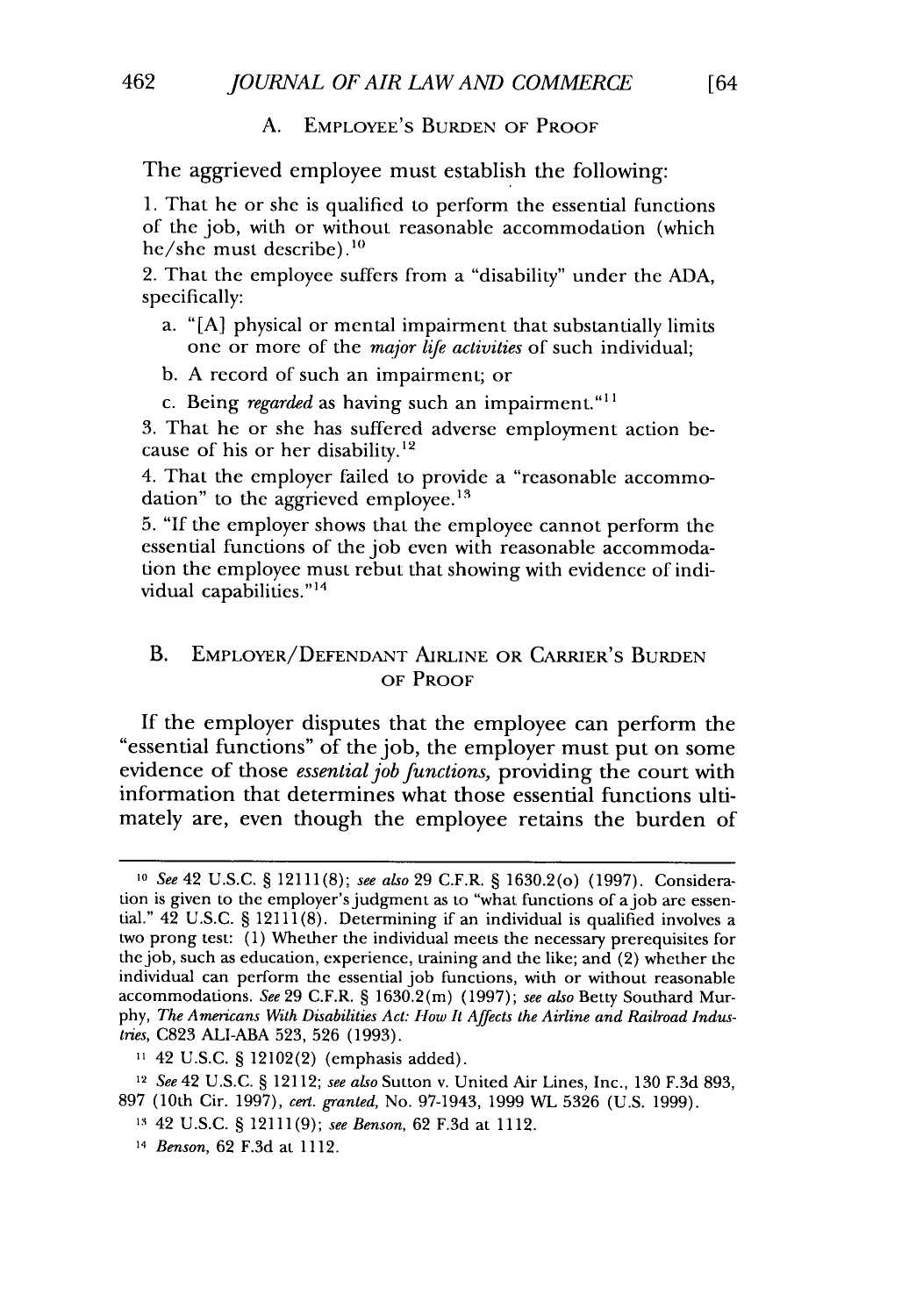proof of persuading the trier of fact that he or she can perform the essential functions. $15$ 

Once an employee establishes that a "reasonable accommodation" is possible, the burden shifts to the employer to present evidence that the "reasonable accommodation" is not possible.<sup>16</sup>

Thus, if an individual proves that he or she has a "qualified disability," and that individual possesses the requisite job-related skills and meets the requisite job requirements, with or without reasonable accommodations, that individual is protected from employment discrimination under the ADA.'"

#### C. KEY WORDS AS TO THE MECHANICAL OPERATION OF THE ADA

There are some key phrases as to the mechanical workings of the ADA, especially as it relates to the airline industry. Some of the key phrases are "major life activity," "disability," "reasonable accommodation," and "essential functions." The parts that follow discuss how courts have applied these key phrases in aviation cases and in cases which will have a direct impact on the industry.

#### *1. What is a "Disability" as it Relates to Vision Cases in ADA Aviation Claims?*

There have been a few cases concerning employees and potential employees attempting to classify vision as a *perceived* disability affecting a major life activity. The first vision case, *MacDonald v. Delta Air Lines, Inc.,* involved a fifty-two year old aircraft mechanic, MacDonald, who sued Delta Air Lines claiming that his impaired vision was a disability, which limited his ability to perform the major life activity of working.<sup>18</sup> MacDon-

**is** 94 F.3d 1437, 1445 (10th Cir. 1996). To support his claim of disability, Mac-Donald relied on his testimony that he informed Delta of his belief that he "had a cataract," which prevented him from performing his job, as well as evidence that he failed a physical due to his impaired vision. *See id.*

*<sup>15</sup> See* 42 U.S.C. § 12111(8); *see also* 29 C.F.R. § 1630.2(n) (3) (iv) (1998) (providing that evidence of whether a particular function is essential includes the consequences of not requiring the incumbent to perform the function).

**<sup>16</sup>**42 U.S.C. § 12111(9); *see Benson,* 62 F.3d at 1112.

**<sup>17</sup>**As a condition to recovery under the ADA, a claim must be filed with the Equal Employment Opportunity Commission (EEOC) and a right-to-sue letter must be issued prior to filing the ADA claim in federal court and within the prescribed time limitations set forth under 42 U.S.C. § 2000e-5. *See* Kent v. Director, Mo. Dep't. of Elementary & Secondary Educ. & Div. of Vocational Rehabilitation, 792 F. Supp. 59, 62 (E.D. Mo. 1992).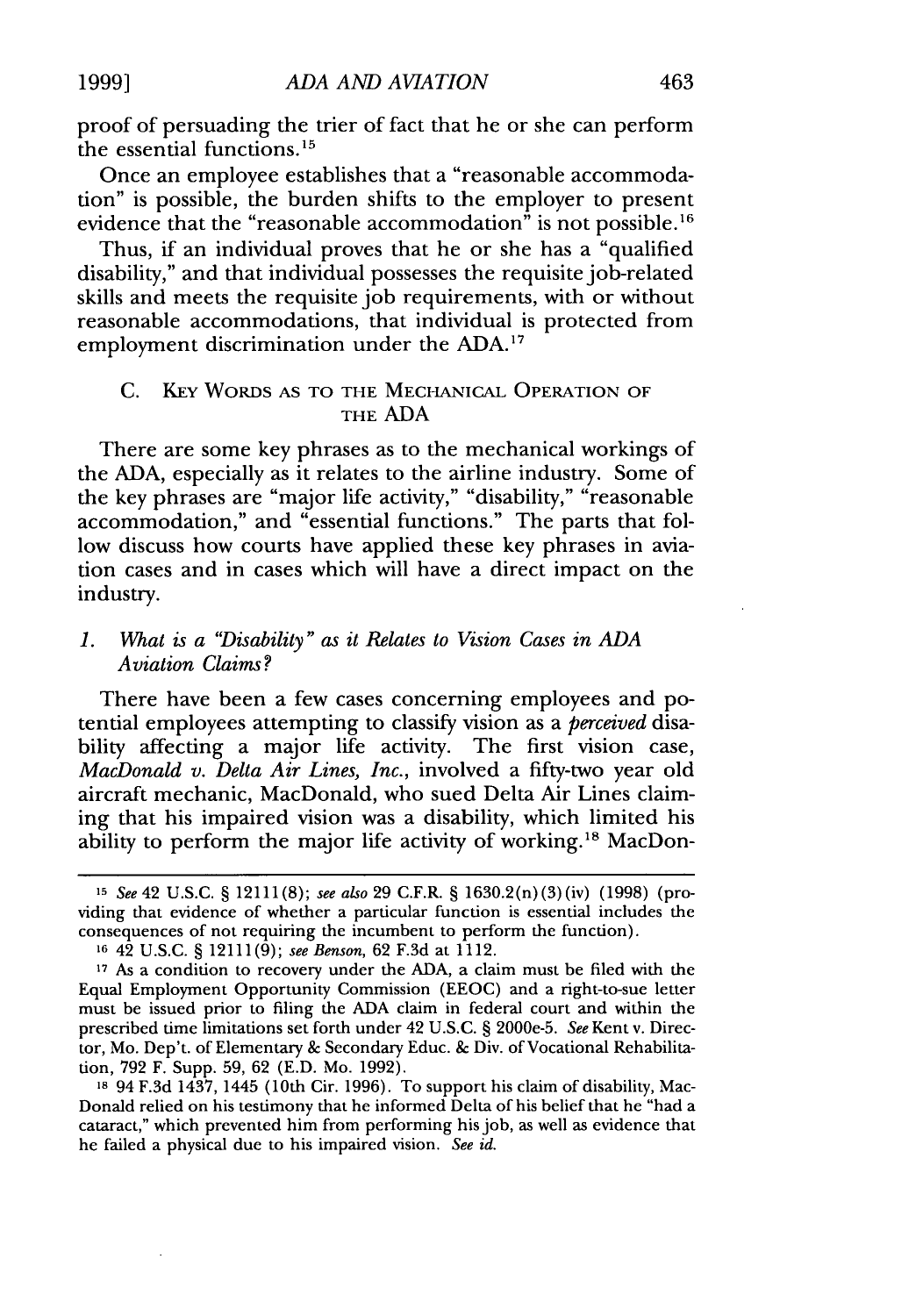ald's job duties included "meeting arriving flights, checking with the crew to identify any mechanical problems, and preparing flights for timely departure."'9 Delta cited MacDonald for failing to meet an assigned flight, as well as past disciplinary problems, and asked for MacDonald's resignation.20 MacDonald filed an ADA claim against Delta, alleging that Delta knew of his vision problems, causing Delta to regard him as having a "'physical... impairment that substantially limit[ed]' his ability to perform the duties of an airplane mechanic."<sup>21</sup>

The Tenth Circuit held that MacDonald failed to establish a "disability" under the ADA because he did not show that Delta regarded his vision problems as "substantially limiting" his ability to perform his job duties as an airplane mechanic. 22 In reaching this conclusion, the *MacDonald* court focused on the terms "major life activities" and "substantially limits" in dismissing MacDonald's ADA claim. The court noted that although major life activities are not defined in the ADA, the ADA's implementing regulations define major life activities as "functions such as caring for oneself, performing manual tasks, walking, seeing, hearing, speaking, breathing, learning and working. **"23**

While MacDonald asserted that "working" was the major life activity substantially limited, 24 the court did not find, under the facts presented, that his ability to work was substantially limited.25 The court noted that although "substantially limiting" is not defined under the ADA, the court relied on three major factors listed in the EEOC regulations<sup>26</sup> that should be considered in determining whether an individual is substantially limited in a major life activity.<sup>27</sup> The three factors identified in the regulations are:

(1) The nature and severity of the impairment;

**<sup>19</sup>** *Id.* at 1439.

*<sup>20</sup> See id.* at 1440.

<sup>21</sup> *Id.* at 1443.

<sup>22</sup> *See id.* at 1446. MacDonald presented no evidence that Delta treated or regarded him any differently as a result of the alleged knowledge of his vision problems. *See id.* Although Delta refused to allow MacDonald to taxi aircraft as a result of failing his physical, the court concluded that refusing to allow MacDonald to taxi aircraft is not enough to qualify as regarding him as having a disability. *See id.*

**<sup>23</sup>***Id.* at 1444; *see also* 29 C.F.R. § 1630.2(i) (1998).

<sup>24</sup> *See MacDonald,* 94 F.3d at 1444.

<sup>25</sup>*See id.* at 1445.

*<sup>26</sup>See* 29 C.F.R. § 1630 (1998).

**<sup>27</sup>** *See MacDonald,* 94 F.3d at 1444.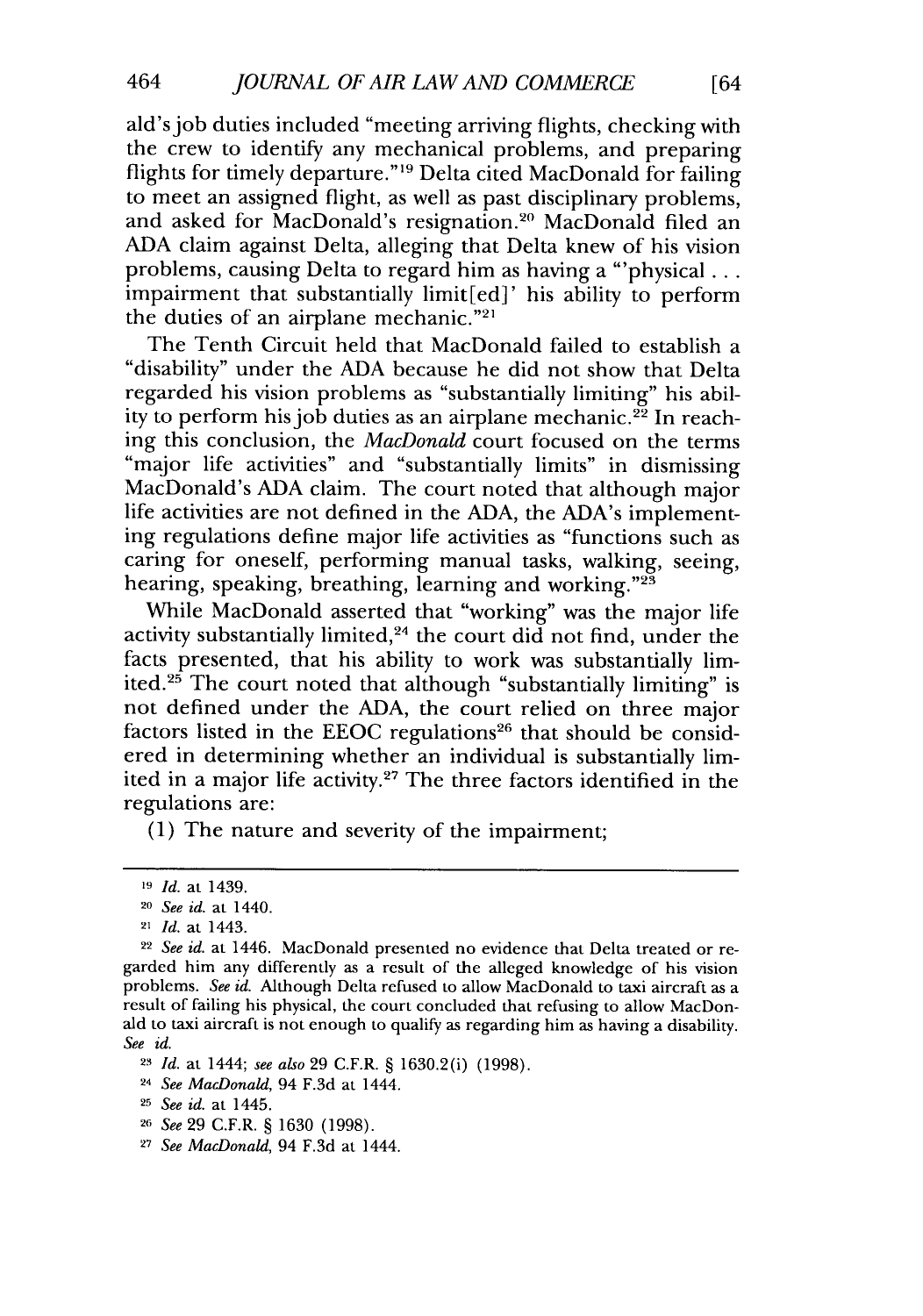(2) The duration or expected duration of the impairment; and

(3) The permanent or long term impact, or the expected permanent or long term impact of or resulting from the impairment. <sup>28</sup>

The *MacDonald* court found that a substantial limitation from the major life activity of working requires more than a limitation preventing performance of a single or particular job, but requires a limitation preventing performance of a "class of jobs" or a broad range of jobs.29 MacDonald would have had to show that he was regarded as substantially limited from performing a broad range of jobs or a class of jobs by Delta to constitute the substantial limitation from the major life activity of working.<sup>30</sup> The court found that MacDonald failed to make such a showing because MacDonald's preclusion from taxiing aircraft due to his vision impairment did not encompass a broad range of jobs or various classes of jobs, but instead a single particular job function of an airline mechanic.<sup>31</sup>

In the similar case of *Sutton v. United Air Lines, Inc.,* the Tenth Circuit explored commercial airline pilots' claims that uncorrected vision disqualified them from pilot positions with United and that such a disqualification constituted a "disability" under the ADA. 32 The *Sutton* plaintiffs, twin sisters, applied for commercial airline pilot positions with United in  $1992.^{33}$  The plaintiffs each had uncorrected vision of 20/200 in the right eye and 20/400 in the left eye, which disqualified them from pilot positions with United.<sup>34</sup> The *Sutton* court explored to what extent the impairment of vision must "substantially" limit a major life activity in order for a plaintiff to show that he or she suffers from a disability.<sup>35</sup>

The plaintiffs claimed that seeing was the "major life activity" that was substantially limited.<sup>36</sup> In determining what constitutes a substantial limitation of a major life activity, the *Sutton*

*<sup>35</sup>Id.* at 900.

**<sup>36</sup>***See id.* at 895.

**<sup>28</sup>**29 C.F.R. § 1630.2(j) (2).

**<sup>29</sup>***See MacDonald,* 94 F.3d at 1444-45; *see also* 29 C.F.R. § 1630.2(j) (3) (I).

**<sup>30</sup>***See MacDonald,* 94 F.3d at 1445.

*<sup>31</sup> See id.* at 1445-46. MacDonald admitted that passing the taxi physical was not a necessary part of being an aircraft mechanic. *See id.* at 1455.

**<sup>32</sup>**130 F.3d 893 (10th Cir. 1997), *cert. granted,* 142 L. Ed. 2d 28 (1999). **<sup>33</sup>***Id.* at 895.

<sup>34</sup>*See id.* United required pilot applicants to have uncorrected vision of 20/ 100 or better in each eye. Plaintiffs' corrected vision was 20/20 in both eyes. *Id.*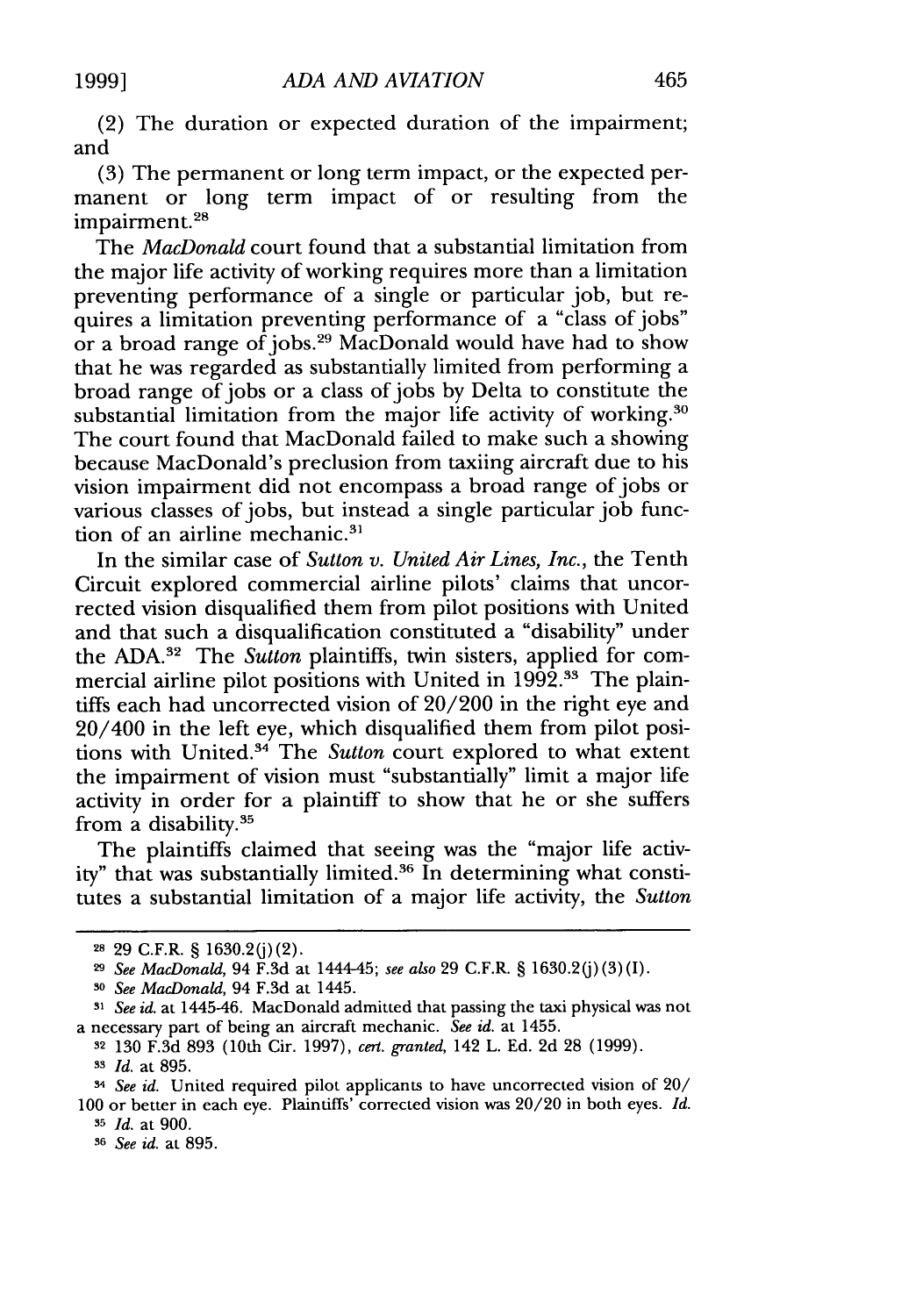court reviewed the EEOC regulations implementing the ADA and definitions therein, as well as the EEOC Interpretive Guidance on Title I of the ADA (EEOC Interpretive Guidance).<sup>37</sup> The EEOC Interpretive Guidance states "[t]he existence of an *impairment* is to be determined without regard to mitigating measures such as medicines, or assistive or prosthetic devices."38 The *Sutton* court noted a split of authority among courts as to the EEOC Interpretive Guidance determination that the disability inquiry should be made without regard to mitigating or corrective measures, such as glasses or contact lenses, in defining "substantially limiting" a "major life activity."<sup>39</sup> The *Sutton* court rejected the EEOC Interpretive Guidance regarding corrective measures as being in direct conflict with statutory language requiring a "substantial limitation of the major life activity of seeing" and viewed the plaintiffs' impairment of vision in its *corrected state."'* Because the plaintiffs did not dispute that their *corrected* vision was 20/20 or better, they did not suffer under a "disability" as required by the ADA.<sup>41</sup>

A minor impairment in vision may not be considered a disability for a pilot. The EEOC Interpretive Guidance provides as an example that "an individual who cannot be a commercial airline pilot because of a minor vision impairment, but who can be a commercial airline co-pilot or a pilot for a courier service, would not be substantially limited in the major activity of working. **"42**

## *2. What is an "Essential Function" as it Relates to a Qualified Individual with a Disability?*

Another prerequisite to ADA protection that an employee or a potential employee must satisfy is that he or she can perform an "essential function" of the employment position.4" In *Moritz v. Frontier Airlines, Inc.,* a Frontier ticket counter and gate employee, diagnosed with multiple sclerosis, filed a claim against Frontier asserting that she resigned her position due to the dis-

**<sup>37</sup>***See id.* at **900-01;** *see also* 29 C.F.R. pt. 1630, app. (1998).

**<sup>38</sup>**29 C.F.R. pt. 1630, app., § 1630.2(h) para. 2 (emphasis added).

<sup>3</sup> *Sutton,* 130 F.3d at 901, nn.7-8.

*<sup>40</sup> Id.* at 902. The court noted that the EEOC Interpretive Guide is entitled to some consideration in the court's analysis, but does not carry the force of law. *See id.* at 899 n.3.

*<sup>41</sup> See id.* at 902-03.

<sup>42</sup>29 C.F.R. pt. 1630, app., § 1630.2(j) para. 12 (1998).

*<sup>43</sup> See* 42 U.S.C. § 12111(8) (1994).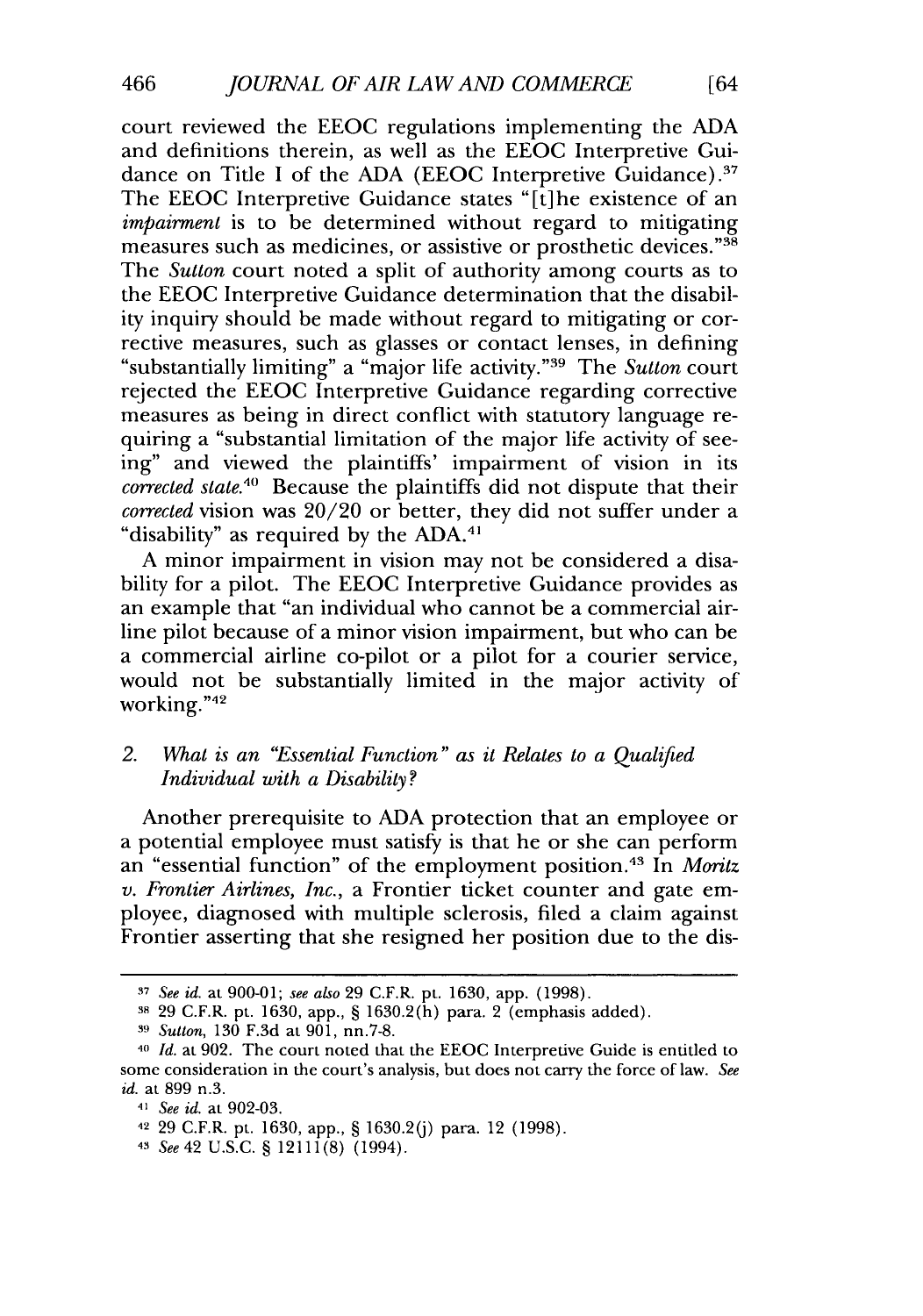crimination she encountered in performing gate duties for Frontier Airlines, in violation of the ADA.44 The *Moritz* court focused on the issue of whether the plaintiff was able to perform the essential functions of her job, with or without reasonable accommodation. 45 The court defined an essential function to mean "the fundamental job duties of the employment position the individual with a disability holds or desires," not including the "marginal functions of the position."46 The *Moritz* court held that the plaintiff could not perform the "essential functions" of her station agent job, which included the gate agent responsibilities of assisting passengers to and from the gate area.47 In making its determination, the court considered that Frontier was a start up airline with a limited budget for staffing, that the airline considered the responsibility of passenger assistance an essential function to the gate agent's job, and that Frontier could not reasonably accommodate Moritz in light of her disability.<sup>48</sup> The Mo*ritz* court found that Frontier was not obligated to (1) reallocate the essential function of the gate agent position to another Frontier employee, (2) revise its bidding system as to seniority regarding the reassignment of job duties with Frontier employees, or (3) hire additional employees to reasonably accommodate plaintiff Moritz.49

As noted in Part II of this Article, the employee has the burden of producing some evidence that he or she can perform the **job** duties assigned to that employee despite the disability. If the employee puts forth this type of evidence, then the burden of proof shifts to the employer to produce some evidence of the essential functions of the job position (i.e., that it is unable to provide the employee with a reasonable accommodation) **.5** Essential job functions are identified by determining, among other things, the duties encompassed within the performance of the job, whether the employees in that position are required to perform that **job** function, whether removing the function would fundamentally change the job, whether there are a limited number of employees available to perform the **job** or can be assigned to do the **job** function, whether the **job** function is

**<sup>-</sup>** 147 F.3d 784, 785-86 (8th Cir. 1998).

*<sup>45</sup> Id.* at **787.**

<sup>46</sup>*Id.; see also* 29 C.F.R. § 1630.2(n) (1).

**<sup>47</sup>***Moritz,* 147 F.3d at 787-88.

<sup>48</sup>*See id.*

<sup>49</sup>*Id.* at 788.

**<sup>50</sup>***See* Benson v. Northwest Airlines, Inc., 62 F.3d 1108, 1112-14 (8th Cir. 1995).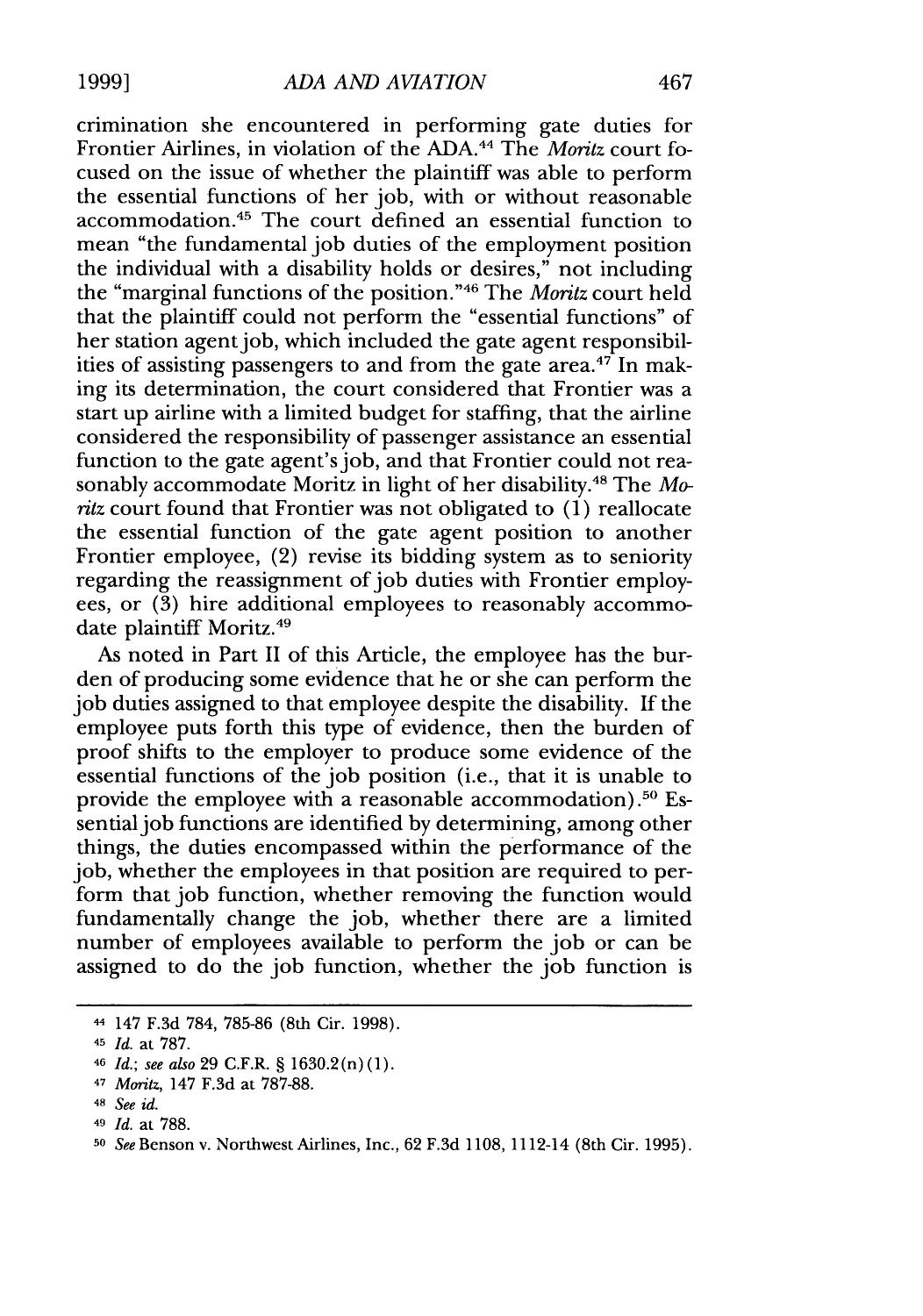468

highly specialized, and whether the individual was hired for his or her special expertise or abilities.51 Evidence of essential job functions may include the carrier's judgment, written job descriptions prepared for the advertisement, interviewing, or posting of job applications, the amount of time spent performing the job function, the consequences of not requiring a person in this job to perform the function, work experience of past employees performing the job, current work experience of employees in similar job positions, the nature of the work operation and the carrier's organizational structure.<sup>52</sup>

#### *3. What are "Reasonable Accommodations" Under the ADA?*

The ADA defines "reasonable accommodation" to include altering existing facilities used by disabled employees to make them accessible and useable in addition to job restructuring, part-time or modified work schedules, reassignment of employees to vacant positions, modification of equipment, devices, or training, the provision of qualified readers or interpreters, and other similar or reasonable accommodations.53

Also noted in section 12111 is that the employer is exempt from providing a reasonable accommodation if it would cause "undue hardship" on the employer.<sup>54</sup> Undue hardship is defined in 42 U.S.C.  $\S$  12111(10) as "an action requiring significant difficulty or expense," and is accompanied by many factors to consider in determining whether an undue hardship would be imposed on a covered entity in providing "reasonable accommodations" to disabled employees.55

The courts have defined what constitutes "reasonable accommodations" under the ADA in relation to the airline industry. For example, in *Whillock v. Delta Air Lines, Inc.,* an airline reservation sales agent suffering from Multiple Chemical Sensitivity Syndrome sued Delta under the ADA claiming, in part, that she was entitled to relief because Delta refused to allow her to per-

[64]

*<sup>51</sup>See* Murphy, *supra* note 10, at 526.

*<sup>52</sup>See id.* at 526-27; *see also* 29 C.F.R. § 1630.2(n) (2) (1998).

*<sup>53</sup>See* 42 U.S.C. § 12111(9) (1994); *see also* Murphy, *supra* note 10, at 528.

<sup>&</sup>lt;sup>54</sup> 42 U.S.C. § 12111(10)(A) (1994).

*<sup>55</sup> Id.; see also* John A. Conway, Comment, *The Americans With Disabilities Act: New Challenges in Air Line Hiring Practices,* 59J. Am L. & COM., 945, 955-58 (1994). The factors to **be** considered generally include the nature and cost of accommodation, the financial resources of the facility and covered entity, other economic impact caused by the accommodation, and the type of operation of the covered entity. *See* 42 U.S.C. § 12111(10) (B) (1994).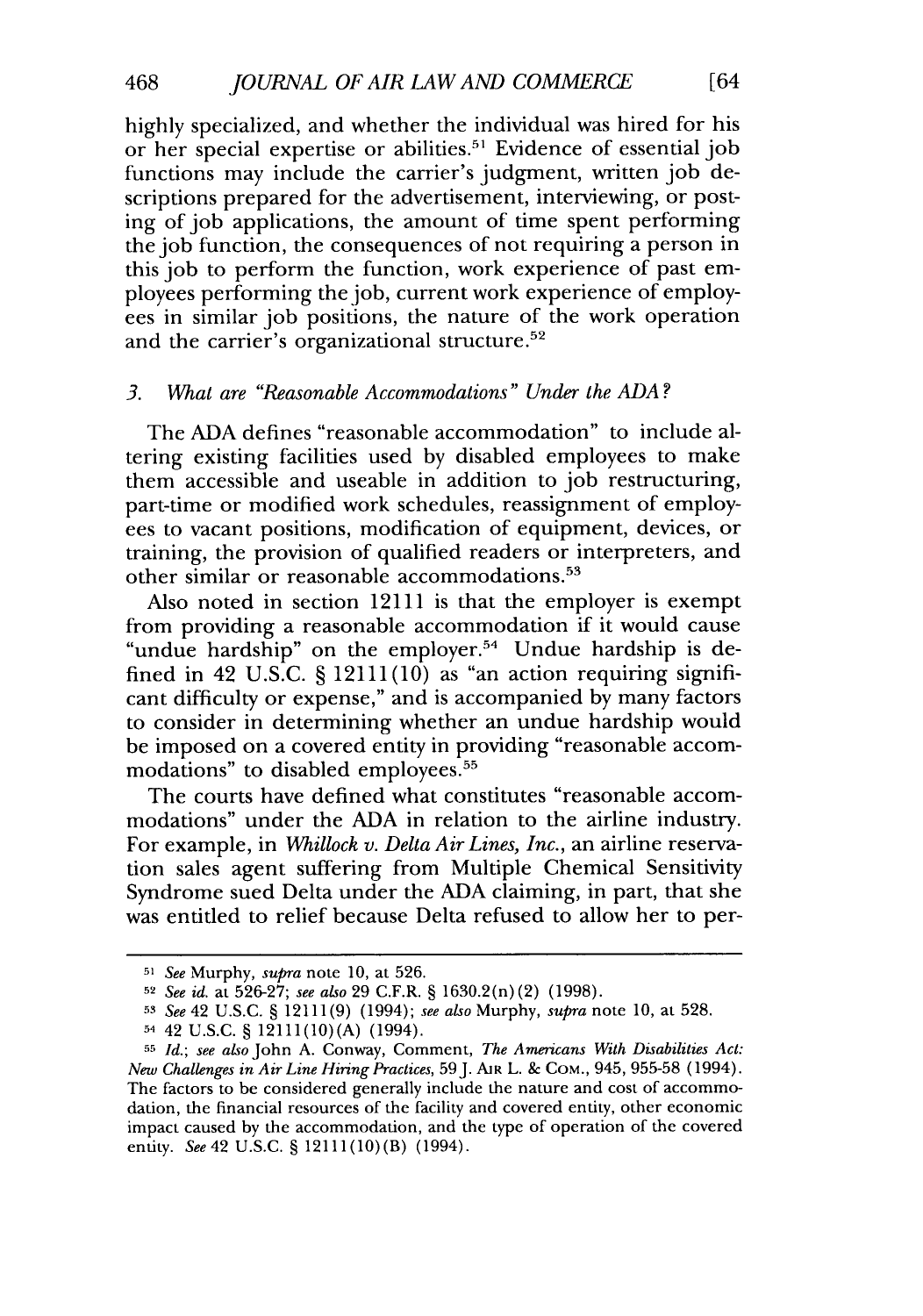form her reservation sales agent duties from home.<sup>56</sup> The *Whillock* court held as a matter of law that under the facts of the case. the proposed accommodation of allowing plaintiff to work at home as a reservation sales agent was not a reasonable accommodation. 57 The Eighth Circuit, in *Benson v. Northwest Airlines, Inc., held that although job restructuring of marginal job func*tions can constitute a "reasonable accommodation" under the ADA, an employer is not required to reallocate the *essential* functions of a job that a qualified individual must perform. 58 The Eleventh Circuit, in *Terrell v. USAir,* has further defined "reasonable accommodation" in holding that the ADA does not require an employer to promote a disabled employee as an accommodation, nor must an employer reassign the employee to an occupied position, or create a new position to accommodate the disabled worker.<sup>59</sup>

Although the ADA does discuss in the employer's obligation to reassign a disabled employee to a vacant position, the Seventh Circuit has noted that "neither the statute nor the regulations provide much guidance for determining under what circumstances and to what extent an employer may be obligated to reassign a disabled employee."<sup>60</sup> The EEOC Interpretive Guidance provides a more detailed narrative as to reassignment.<sup>61</sup> The EEOC Interpretive Guidance provides that employers should reassign the individual to an equivalent position (in terms of pay, status, et cetera) if the individual was qualified and if the position is vacant within a reasonable amount of time. $62$ 

A more difficult issue is whether an employer may be obligated to reassign an employee incapable of performing the essential functions of her current job, but capable of performing the functions of a *reassigned* position as a reasonable accommo-

**<sup>56</sup>**926 F. Supp. 1555, 1561 & 1565-66 (N.D. 1995), *affd,* 86 F.3d 1171 (lth Cir. 1996).

<sup>58</sup>62 F.3d 1108, 1112-13 (l1th Cir. 1995).

**<sup>59</sup>**132 F.3d 621, 626-27 **(11th** Cir. 1998) (stating that the "intent of the ADA is that an employer needs only to provide meaningful equal employment opportunities").

60 Gile v. United Airlines, Inc. 95 F.3d 493, 497 (7th Cir. 1996) (referring to 42 **U.S.C.** § 12111(9) (B) (1994)).

**<sup>61</sup>***See* 29 C.F.R. pt. 1630, app., § 1630.2(o) para. 9 (1998).

**<sup>62</sup>***See id.; see also Gile,* 95 F.3d at 497.

*<sup>57</sup>Id.* at 1565. The court found that even if the plaintiff was correct that the only accommodation that would satisfy her disability was to work at home, the court must determine if that accommodation is reasonable, regardless of whether it is the only accommodation possible. *See id.*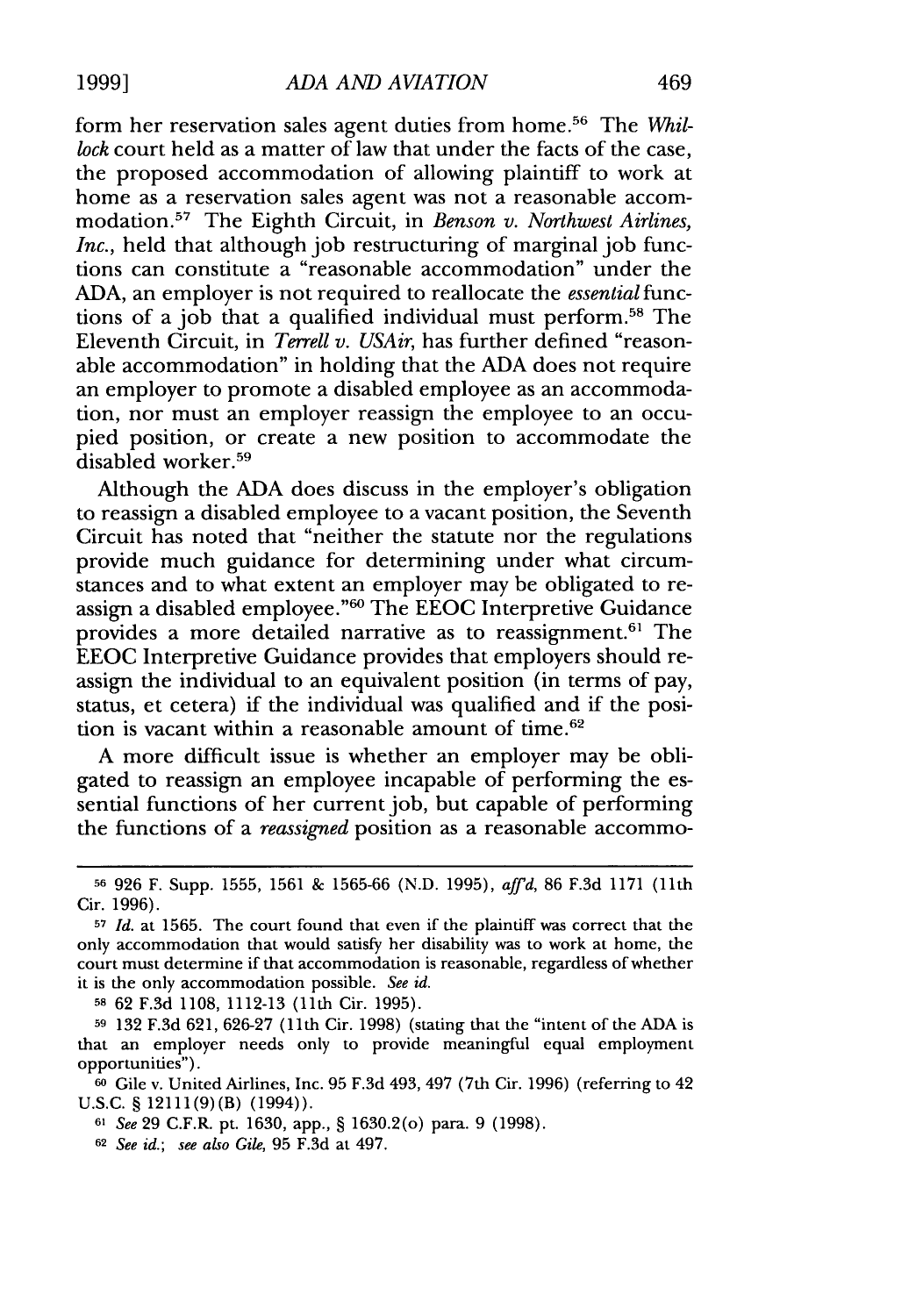dation. This difficulty is reflected in the split of authority as to this issue.<sup>63</sup> The Seventh Circuit, in *Gile*, held that the EEOC Interpretive Guidance, in addition to the decisions of a majority of the courts to address this issue, *may require* an employer to reassign a disabled employee to a different position as a "reasonable accommodation" where the employee can no longer perform the essential functions of his/her current position.<sup>64</sup>

This requirement has its limits, however. The *Gile* court recognized that an employer is not obligated to provide the employee the accommodation he or she requests or prefers.65 Furthermore, the *Gile* court recognized that if an employee is provided a transfer as a reasonable accommodation, and the employee then refuses that transfer, the employer cannot be liable under the ADA for failing to reasonably accommodate the employee. 66 The *Gile* case is an important and instructive opinion for the airline industry to consider in reviewing employees' ADA cases when the employee cannot perform his or her current essential job functions.

## III. HIRING PRACTICES IN THE AVIATION INDUSTRY AS THEY RELATE TO THE ADA

With the passage of the ADA, the airlines will be required to adhere to significant changes regarding the hiring practices of airline employees, especially pilots and flight engineers. This part addresses the hiring changes under the ADA as they relate to the cockpit crew.

Before the passage of the ADA in 1990, airlines routinely established additional hiring criteria and medical qualifications for their candidate pilots in addition to the requirements set by the FAA.67 For example, in *Robinson v. American Airlines, Inc.,* American employed a three-phase process in which to consider new pilots for hire.<sup>68</sup> The phases consisted of  $(1)$  a personal interview and preliminary medical examination, (2) a comprehensive medical examination and a personality test, and  $(3)$  flight

*<sup>63</sup> See Gile,* 95 F.3d at 498 (noting that the courts that have addressed the question have not necessarily reached the same conclusion). *Compare* Myers v. Hose, 50 F.3d 278 (4th Cir. 1995), *with* Shiring v. Runyon, 90 F.3d 827 (3d Cir. 1996).

*<sup>64</sup> Id.* at 498-99.

**<sup>65</sup>***Id.* at 499.

**<sup>66</sup>***Id.*

**<sup>67</sup>***See* Conway, *supra* note 55, at 970.

**<sup>68</sup>** 908 F.2d 1020, 1022 (D.C. Cir. 1990).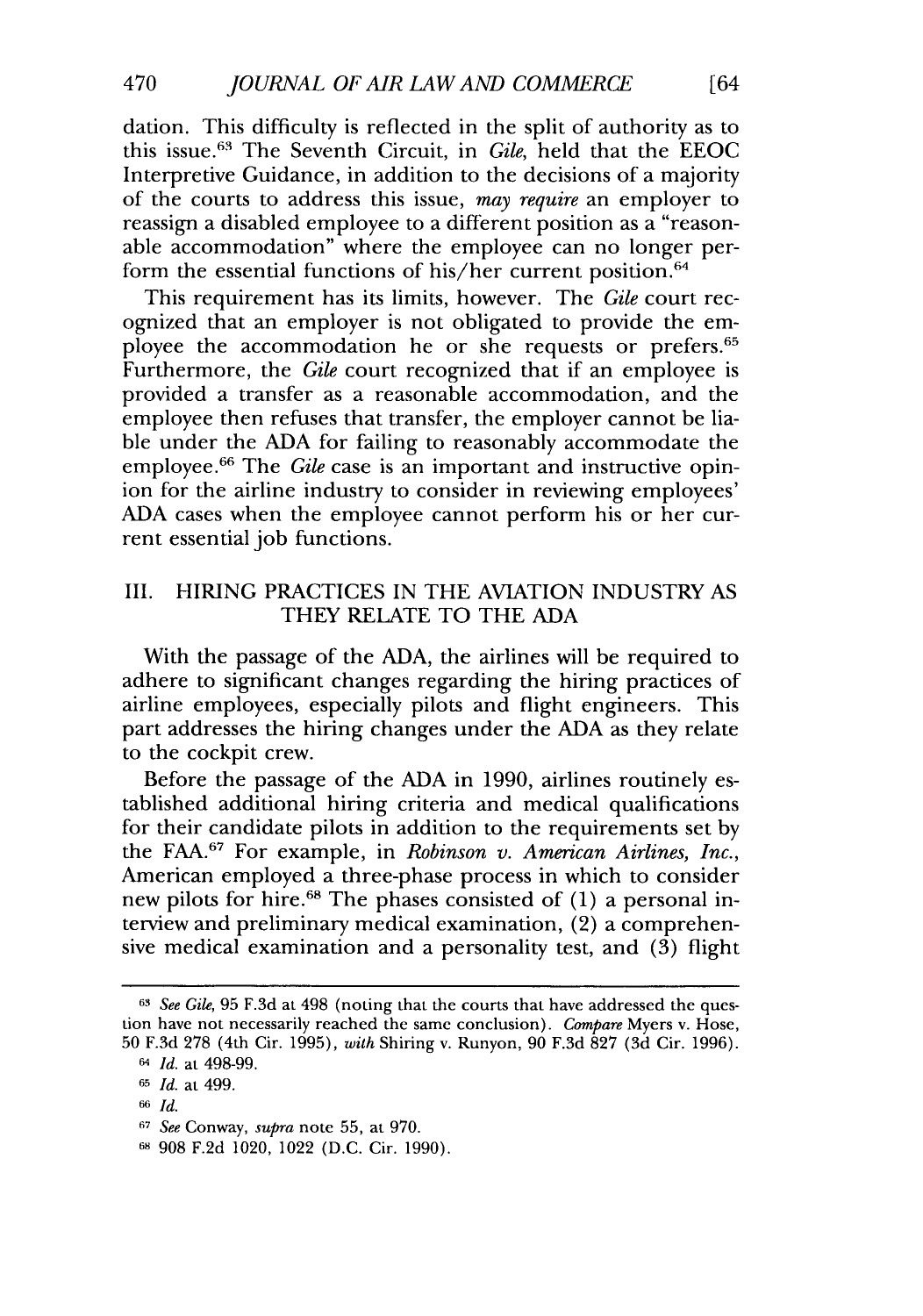simulator evaluations accompanied by an interview with retired American captains.<sup>69</sup>

Under the ADA, however, airlines are prohibited from requiring a pre-employment medical examination or asking pilot applicants whether they suffer from a disability, unless inquiries pertain to an applicant's job-related functions.<sup>70</sup> Thus, air carriers under the ADA should limit pre-employment testing to areas such as flying skills and other non-medical job requirements.<sup>71</sup>

After the airline or air carrier offers the pilot candidate an employment position, the airline or air carrier may require a medical examination.72 However, the employment offer may be conditioned upon the result of the medical examination.7" The airline must uniformly require all entering pilot applicants to undergo a medical examination, regardless of disability, after an offer of employment has been made to the job applicant.<sup>74</sup> The airline must perform case by case reviews of the circumstances pertaining to each pilot applicant, document significant medical risks as to each pilot applicant to evaluate the applicant's medical and mental conditions, and determine if a "reasonable accommodation" will reduce the direct threat posed by the disability.<sup>75</sup> Although not specifically mentioned within 42 U.S.C. § 12112(d) $(\overline{2})(B)$ , a carrier may require a medical exam or conduct a medical inquiry that is job related and consistent with a business necessity. $76$ 

## IV. WEIGHT-BASED ADA CLAIMS AND FLIGHT ATTENDANTS

For years, airlines mandated certain weight requirements for their flight attendants, primarily to ensure that the flight attendants met current advertising campaigns relating to the attendants' "sex object image," or the requisite appearance in uniform image subscribed to by the airline industry.<sup>77</sup> Prior to the pas-

*<sup>-</sup> See id.*

**<sup>70</sup>** *See* 42 U.S.C. § 12112(d)(2) (1994); 29 C.F.R. §§ 1630.123(a), 1630.14(a) (1998); *see also* Conway, *supra* note **55,** at 970-77.

**<sup>71</sup>** *See* Conway, *supra* note **55,** at 976.

**<sup>72</sup>***See 42* U.S.C. § 12112(d) (2) (A), (d)(3); 29 C.F.R. § 1630.14(b).

*<sup>71</sup>See 42* U.S.C. § 12112(d) (3); 29 C.F.R. § 1630.14(b).

*<sup>74</sup>See* 42 U.S.C. § 12112(d)(3)(B) (medical information to be kept confidential).

*<sup>-</sup> See* 42 U.S.C. § 12111(8); Conway, *supra* note 55, at 974-75.

**<sup>76</sup>***See* 29 C.F.R. § 1630.14; *see also* Murphy, *supra* note 10, at 528.

**<sup>77</sup>**Dennis M. Lynch, *The Heavy Issue: Weight-Based Discrimination in the Airline Industry,* 62J. **AIR** L. & COM. 203, 208-09 (1996). *See generally* Linder, *supra note* 8,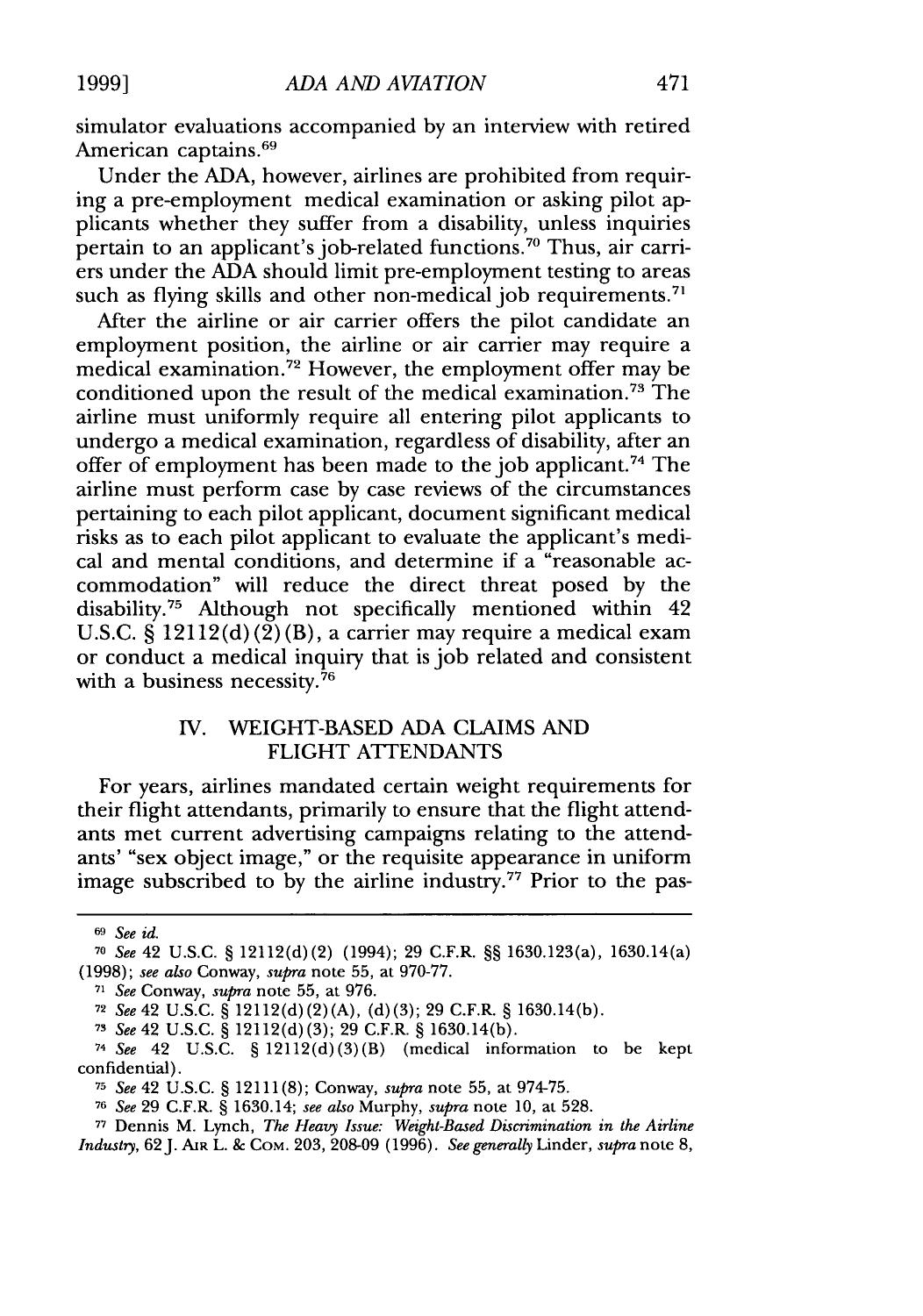sage of the ADA, flight attendants rebelled against airline weight requirements by filing suit under Title VII of the Civil Rights Act of 1964.78 Title VII suits generally were not successful, and airline weight requirements for flight attendants were upheld as valid grooming standards for the airline industry.<sup>79</sup>

With the passage of the ADA in 1990, flight attendants could look to the ADA to challenge the weight requirement. In *Cook v. State of Rhode Island, Department of Mental Health, Retardation, and Hospitals,* a non-airline case, the First Circuit defined obesity as a disability.<sup>80</sup> In that case, the plaintiff challenged the denial of her application for a federally funded position with the State of Rhode Island Department of Mental Health, Retardation, and Hospitals Unit.<sup>81</sup> The critical holding in *Cook* was that the plaintiff's condition of *morbid obesity* was classified as a "perceived disability," which substantially limited the major life activity of working under the Rehabilitation Act.<sup>82</sup> Although not decided under the ADA, courts may look to *Cook* as authority in future ADA weight discrimination cases because the ADA was modeled after the Rehabilitation Act.<sup>83</sup>

Since *Cook,* there has been only one reported weight disability case filed against an airline, and it was not even an ADA case.<sup>84</sup> In *Delta Air Lines v. New York State Division of Human Rights,* the New York Court of Appeals held that under the New York Human Rights Act, weight in and of itself does not constitute a "disability" to qualify for protection from discrimination under the New York Human Rights Act.<sup>85</sup>

 $[64]$ 

at 305-08. For an example of a dispute arising from a flight attendant's suspension for failing to meet flight attendant weight requirements, see *Underwood v. Trans World Airlines, Inc.,* 710 F. Supp. 78 (S.D.N.Y. 1989).

**<sup>78</sup>** *See* Lynch, *supra* note 77, at 209-15. Title VII prohibits discrimination based on race, color, religion, sex, or national origin. *See* 42 U.S.C. § 2000e-2 (1994).

**<sup>7,</sup>** *See* Lynch, *supra* note 77, at 214-15.

**<sup>80</sup>** 10 F.3d 17 (1st Cir. 1993).

*<sup>8&#</sup>x27; See id.* at 21. The claim was brought under the Rehabilitation Act of 1973. *See id.* at 22.

**<sup>82</sup>***Id.* at 24-26 (each case must be reviewed and determined on its own facts). **8.** *See* Lynch, *supra* note 77, at 229 n.168.

<sup>84</sup>*See* Delta Air Lines v. New York State Div. of Human Rights, 689 N.E.2d 898 (N.Y. 1997). The case was brought under the New York Human Rights Act, which provides that it "shall be an unlawful discriminatory practice  $\dots$  [f] or an employer **...** because of **...** *disability* **...** to refuse to hire or employ or to bar or to discharge from employment such individual." *Id.* at 901.

<sup>85</sup>*Id.* at 902. *See generally* Underwood v. Trans World Airlines, Inc., 710 F. Supp. 78, 83-84 (S.D.N.Y. 1989) (holding overweight condition distinguishable from obese condition and not a disability under the New York Human Rights Law).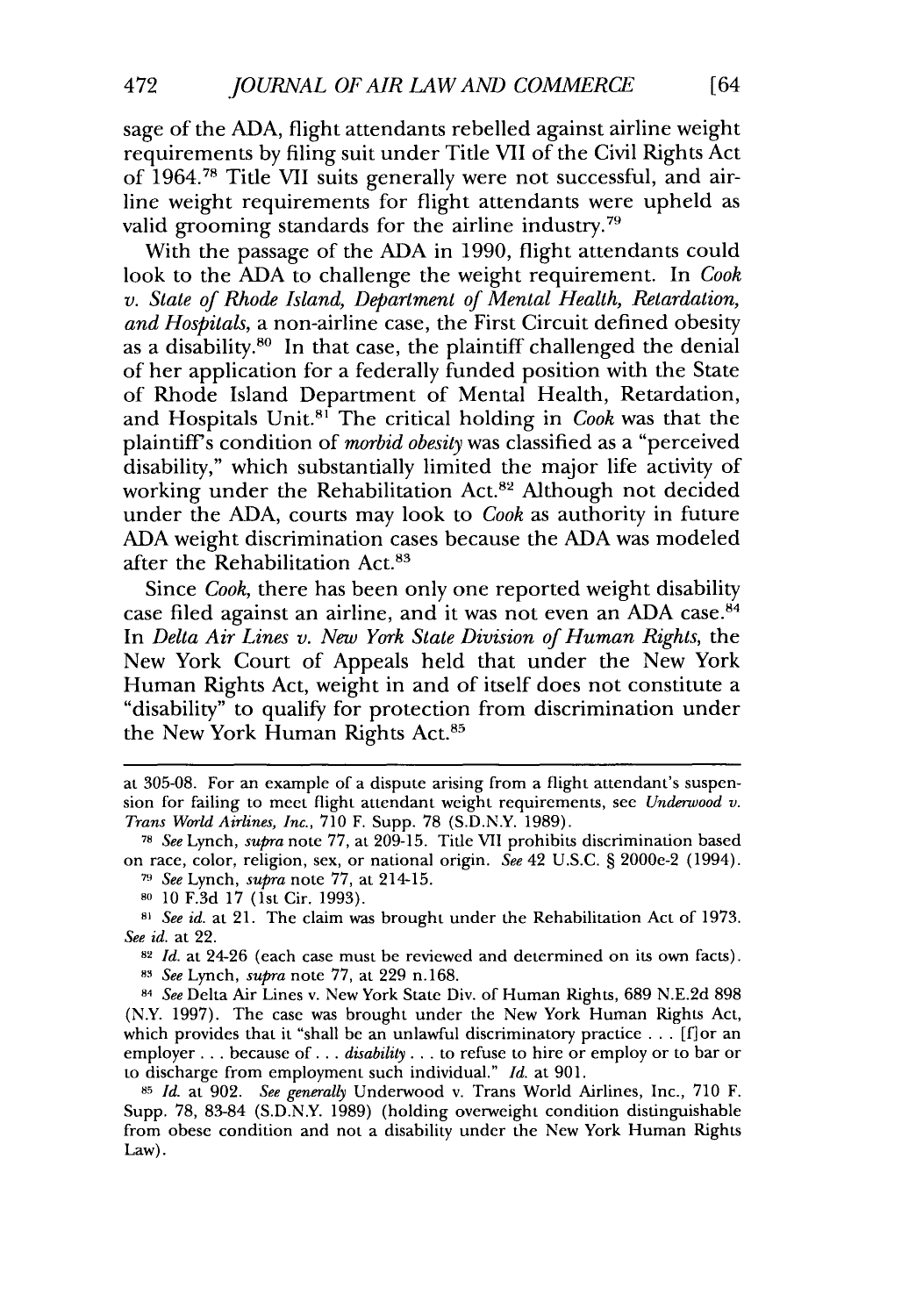Likewise, the EEOC Interpretive Guidance provides that "except in rare circumstances, obesity is not considered a disabling impairment."<sup>86</sup> In *Fredregill v. Nationwide Agribusiness Insurance Co.,* a non-aviation case, the court followed the EEOC Interpretive Guidance and stated that obesity alone is *generally* not a disability, but may be the product or cause of a psychological disorder or condition, and may statutorily meet the definition of a disability as stated in the EEOC Regulations and Interpretive Guidance.87

From the little precedent available, it appears that there may be an ADA argument for flight attendants to challenge airline weight requirements; however, these challenges will be very fact specific, and, most likely, overweight but non-obese flight attendants will not be afforded protection under the ADA. Only obese or morbidly obese flight attendants will have a fighting chance for ADA protection if their claim is plead correctly and if the facts merit such protection.<sup>88</sup>

Finally, the airlines continue to have statutory defenses that the weight requirements are job related and necessary due to safety concerns of the workplace, and that no reasonable accommodation can be afforded flight attendants because of these safety concerns.<sup>89</sup> With these defenses, airlines will likely revise airline service or policy manuals in an effort to evidence the necessity of weight restrictions for safety.90 The manuals will more likely cite safety and health reasons for the flight attendant weight requirements so that flight attendants can perform emergency evacuation and safety procedures, while grooming and aesthetic reasons for the weight requirements will more than likely be abandoned.

<sup>88</sup>*See* Lynch, *supra* note 77, at 231-33. Even though obese individuals may be protected under the ADA, airlines have strong arguments in denying employment to obese individuals. *See id.* at 233.

*89 See* 42 U.S.C. § 12113(a)-(b)(1994).

**<sup>90</sup>**By revising airline service and policy manuals to reflect safety concerns as the primary reason for weight requirements rather than for grooming or aesthetic reasons, airlines would be better prepared to counter an argument by ADA plaintiffs that the airlines maintain the weight requirements purely for aesthetic reasons.

**<sup>86</sup>**29 C.F.R. pt. 1630, app., § 1630.2(j) 4 (1998).

**<sup>87</sup>**992 F. Supp. 1082, 1088-89 (S.D. Iowa 1997) (holding that the plaintiff failed to provide sufficient evidence to allow the fact finder to conclude that he had a disability). The court stated that the disability determination is based on the particular facts of each case. *See id.* at 1089.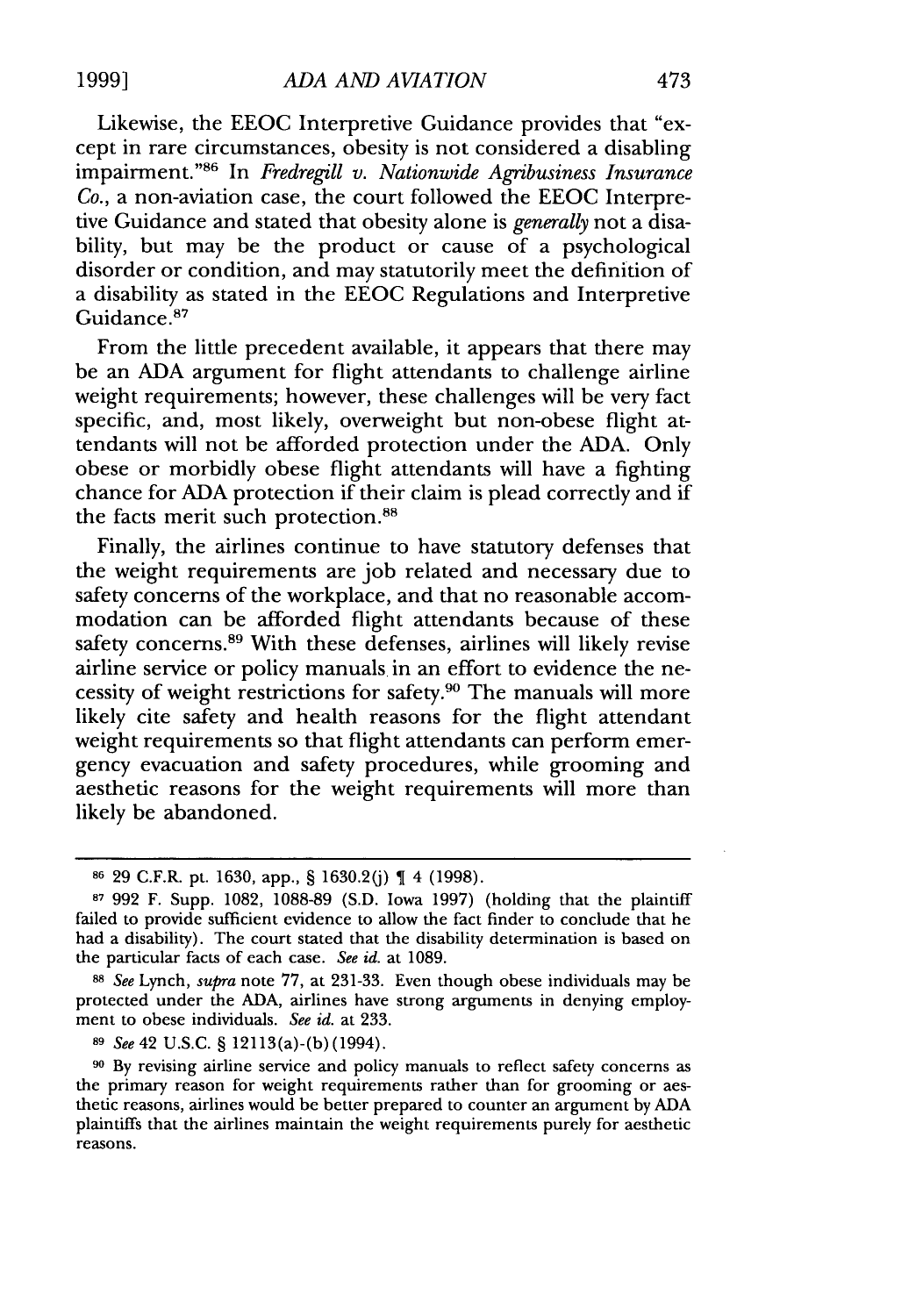## V. PSYCHOLOGICAL DISABILITIES IN THE AVIATION INDUSTRY UNDER THE ADA

The ADA specifically defines a "disability" to include "mental impairment" that substantially limits one or more of the major life activities of an individual.<sup>91</sup> There are a few reported cases addressing mental, emotional, or psychological disabilities as they relate to an ADA claim. In one of those few cases, *Witter v. Delta Air Lines, Inc.,* a Delta pilot diagnosed with bipolar disorder, Narcissistic Personality Disorder, and possible Cyclothymia, was permanently grounded by Delta due to several psychological or behavioral incidences related to the pilot's personal life and his duties as a Delta pilot.92 The primary issue in *Witter* was whether his mental/psychological impairment constituted a "disability" under the "regarded as" prong of 42 U.S.C.  $\S 12102(2)$ .<sup>93</sup> The *Witter* court refused to find the pilot's impairment a disability under the ADA because the pilot failed to produce evidence that Delta regarded him as being significantly restricted in his ability to perform the major life activity of working, and that working encompassed not only piloting, but also non-piloting jobs at Delta.94

In addition to pilots' psychological disability claims under the ADA, there have been two decisions involving a flight attendant and a reservations agent's ADA claims as to psychological disabilities. 95 In both cases, the plaintiffs' claims were dismissed under the ADA because the individuals were "qualified individuals with a disability" under the ADA.<sup>96</sup>

## VI. CONCLUSION

As time passes, the airline industry will need to become more knowledgeable and aware of ADA provisions because they will affect many facets of the industry. For example, procedural and operational manuals will need to reflect the ADA provisions because these manuals will be Exhibit "A" in employees' discrimi-

**<sup>91</sup>** 42 U.S.C. § 12102(2) (1994).

<sup>92 138</sup> F.3d 1366, 1367-68 (11th Cir. 1998).

**<sup>93</sup>***Id.* at 1370.

**<sup>9</sup>***Id.* at 1370-71.

**<sup>95</sup>***See* Keoughan v. Delta Airlines, Inc., 113 F.3d 1246 (10th Cir. 1997); Scott v. American Airlines, Inc., No. 3:95-CV-1393-R, 1997 WL 278129 (N.D. Tex. May 15, 1997).

**<sup>96</sup>***See generally* Harriet E. Cooperman, *Dealing with Psychological Disabilities Under the ADA*, THE BRIEF, Summer 1998, at 33-39 (discussing what constitutes a mental disability and when individuals are protected under the ADA).